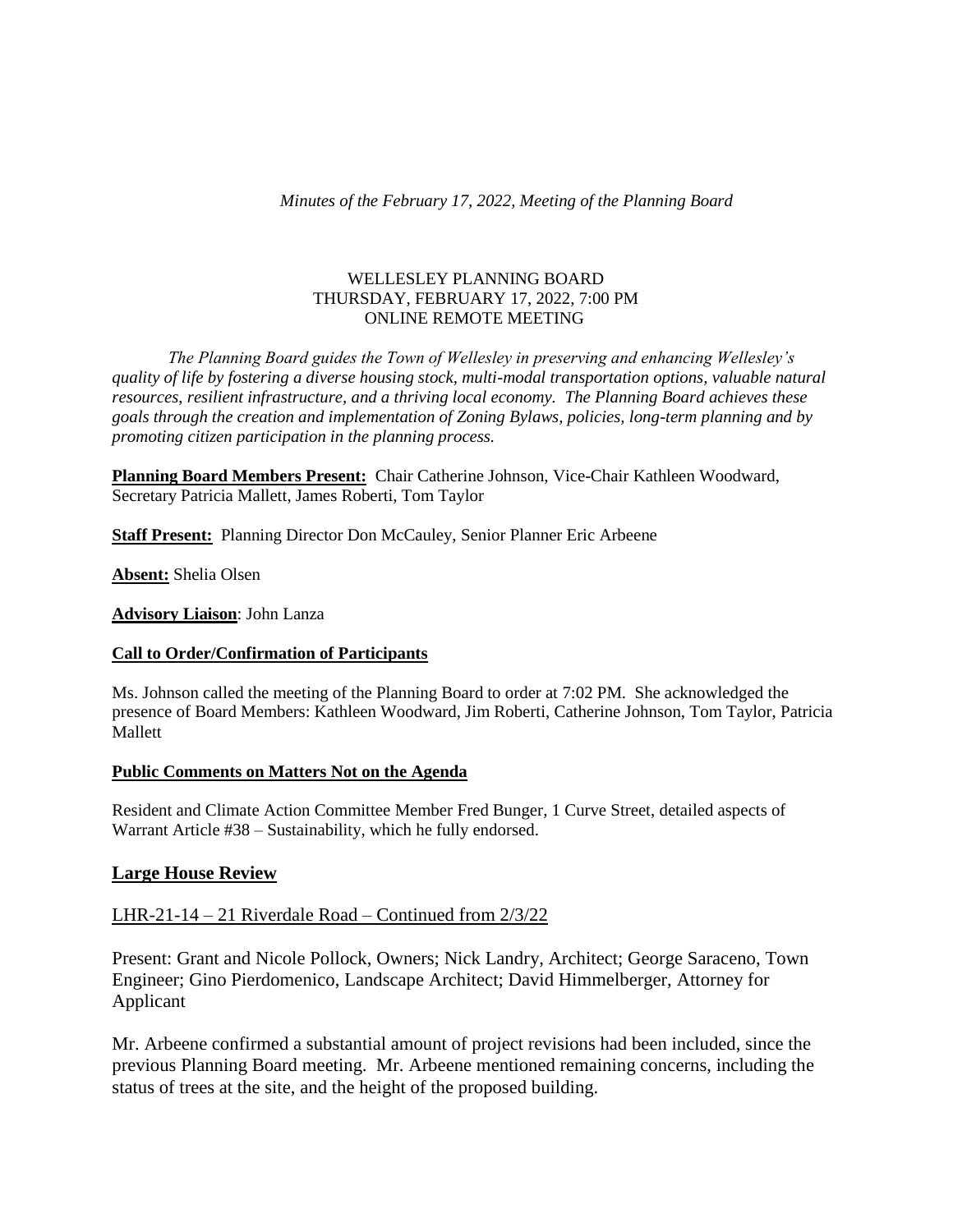Mr. Saraceno commented certain engineering recommendations, could be conditioned as part of a vote. Mr. Roberti questioned if DPW considered building height. Mr. Saraceno replied not. Mr. Himmelberger stated the neighbor has asked to have the tree in question, removed.

Ms. Johnson questioned the height of the ridge. Mr. Himmelberger noted the original ridge height information was reported incorrectly, and was amended.

Ms. Johnson inquired about the choice of trees to be planted.

**Mr. Roberti motioned to approve LHR-21-14 for 21 Riverdale Road, subject to the general and special conditions, outlined in the Staff Report, dated 2/16/22; with additional condition to swap two Maple Trees for Japanese Zelkova Trees, shown in the proposed landscape plan. Ms. Woodward seconded the motion. The vote was unanimous 5-0; Woodward-aye, Roberti-aye, Mallett-aye, Taylor-aye, Johnson-aye.**

**Mr. Roberti motioned that Planning Board Members designate Chair Catherine Johnson, to sign the final decision on behalf of the Board, regarding LHR-21-14 for 21 Riverdale Road. Ms. Woodward seconded the motion. The vote was unanimous 5-0; Woodward-aye, Roberti-aye, Mallett-aye, Taylor-aye, Johnson-aye**

Mr. McCauley suggested the Board allow the applicant to apply for a building permit, prior to the end of the 30-day appeal period.

**Mr. Roberti moved to allow the owner/applicant at LHR-21-14 - 21 Riverdale Road, to proceed with an issued permit from the building inspector; before the end of the 30-day wait period. Ms. Woodward seconded the motion. The vote was unanimous 5-0; Woodward-aye, Roberti-aye, Mallett-aye, Taylor-aye, Johnson-aye**

# **Other Business**

# Board Discussion of Advisory Comments on Annual Town Meeting Articles and FY22 Budget

Ms. Johnson explained that Advisory had approved five of the Annual Town Meeting Articles.

Mr. Roberti inquired about the approved Articles. Ms. Johnson addressed the approved Town Meeting Warrant Articles:

- Article 33 FEMA Flood Plan Districts
- Article 34 Definition of Child Care Facility
- $\bullet$  Article 41 Outdoor Lighting
- $\bullet$  Article 42 Signs
- Article 43 Zoning Bylaw Re-organization

Ms. Johnson detailed that Article 38 - Sustainability, was separated into four distinct motions; the heat pump motion was unanimously approved by Advisory. Mr. Lanza indicated, the three other motions would likely, be passed, if the corresponding presentations were amended.